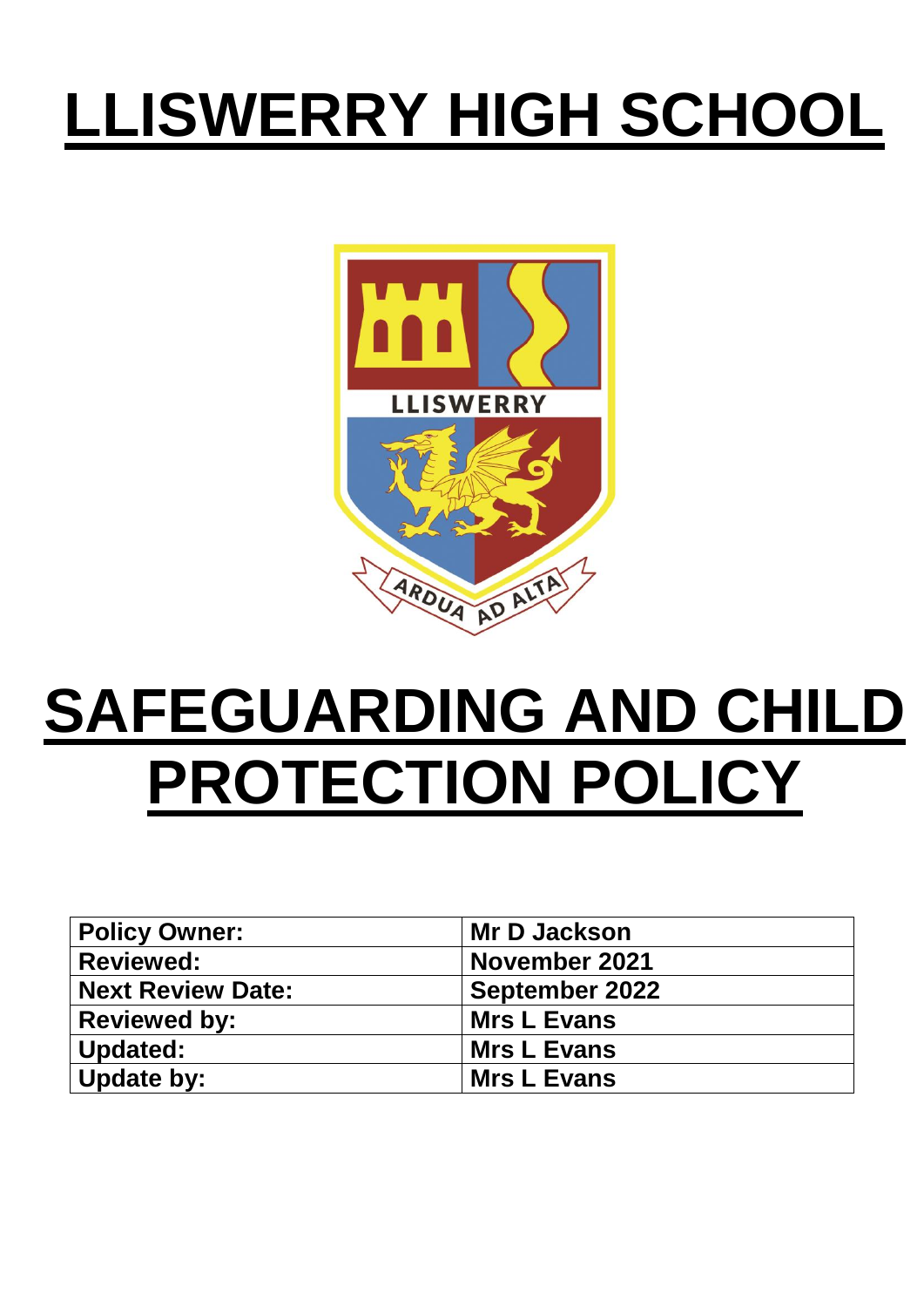**This Policy was presented and accepted by the Governing Body on 11<sup>th</sup> July 2019 The staff were made aware of this Policy and or updates** on 13<sup>th</sup> October 2020 **Policy was updated November 2019 to reflect updated dates for staff training.**

# **Policy was updated April 2020 to reflect COVID 19 outbreak.**

**Policy was updated October 2020 to reflect changes to live support lessons during cases where year groups are self-isolating due to Covid-19**

**Policy was updated September 2021 to reflect change in DSP**

**Policy was updated November 2021 to reflect change in national policy.**

Lliswerry High School fully acknowledges the contribution it makes and will continue to make with regard to child protection.

The policy, as set below, focuses on three main elements.

- a) Prevention through the teaching and pastoral support offered to all our pupils.
- b) Procedures for identifying and reporting cases, suspected cases of abuse. Due to the nature of our daily contact with pupils the staff are well placed to observe any outward signs of abuse e.g. physical injuries, changes in moods or friendship patterns.
- c) Support to pupils who may have been abused.

The policy applies to all staff and volunteers working in our school along with governors, support staff, caretakers and lunchtime supervisors. Equally all these colleagues can be the point of contact for an initial disclosure by a pupil.

# **Prevention**

We recognise that high self-esteem, confidence, supportive friends and good lines of communication with a trusted adult helps to safeguard pupils.

As a consequence the school will therefore:-

- a) Establish, maintain and promote an ethos where children feel safe, secure and are encouraged to talk, and are listened to;
- b) Ensure that children know that there are adults in school whom they can approach if they are worried or in difficulty;
- c) Include in the curriculum, activities and opportunities for PSHE which equip children with the skills needed to stay safe from abuse and to know whom to turn to for help; and
- d) Include in the curriculum, material which will help children develop realistic attitudes to the responsibilities of adult life, particularly with regard to childcare and parenting skills.

# **Procedures**

The school will follow the Wales Safeguarding Procedures (2019) and other guidance and protocols that have been endorsed and agreed by the Newport Safeguarding Children Board (NSCB)

The school will:-

- a) Ensure it has a designated member of senior staff, who has undertaken appropriate training, this is currently Mr David Jackson. The nominated Deputies are Mrs L. Evans and Mr P. White if Mr Jackson is absent.
- b) Recognise the role of the designated person and arrange support and training. The training is carried out by the Local Authority accredited trainer, Nicola Davies CPO. Annual refresher courses are provided together with additional training when new or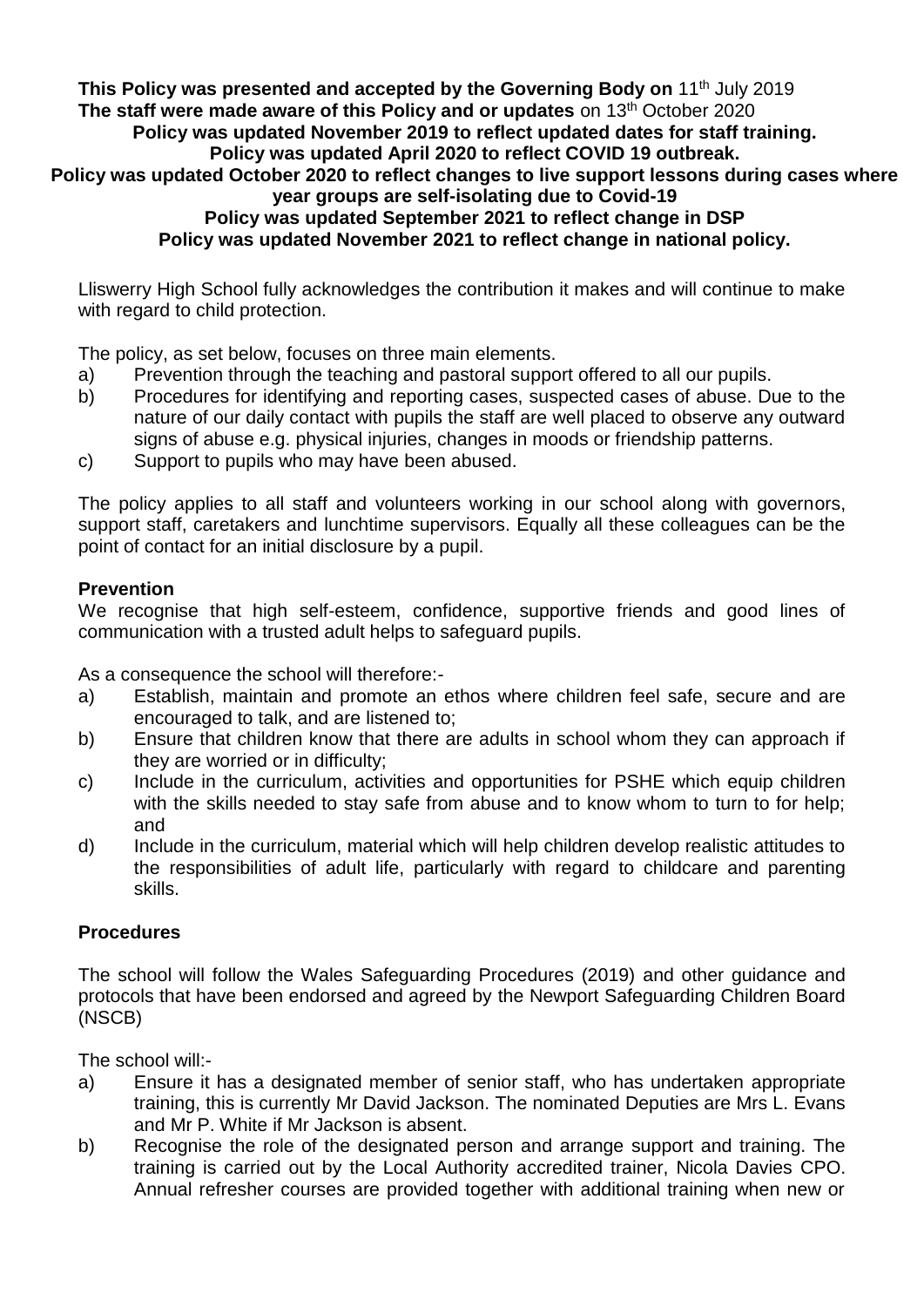updated legislation is passed (currently the staff who are Level 2 Child Protection trained are, Mr D. Jackson, Mrs L Evans, Mr N Davies and Mr P White).

c) Ensure that every member of staff and all governors know the name of the designated person and their role:-

That they have individual responsibility for referring child protection concerns using the proper channels and within the timescales agreed with the NSCB; and how to take forward those concerns where the designated person is unavailable.

In the event that the Designated Safeguarding Person (DSP) and their Deputy are both not available, then the Headteacher will seek advice from Social Services Duty and Assessment Team if necessary when a referral is being considered. If in doubt a referral **MUST BE SENT.** The referring person will ensure that the DSP will be sent a copy of the referral as soon as it is practically possible and a copy to both the Child Protection Duty Team at Social Services and Education Safeguarding.

- d) Ensure that members of staff are aware of the need to be alert and vigilant to the signs of abuse and to know how to respond to a pupil who may disclose abuse. (All staff carry a prompt card concerning the steps to take if a pupil makes a disclosure.)
- e) Ensure that parents have an understanding of the responsibility placed on the school and staff for child protection by setting out its obligations in the school prospectus. (this will name the designated staff member Mr D. Jackson and refer to duties and responsibilities).
- f) Provide training for all staff so that they know:-
	- their personal responsibility
	- the agreed local procedures
	- the need to be vigilant in identifying cases of abuse; and
	- how to support a child who discloses abuse particularly do's and don'ts.
- g) Notify the local social services if:-

A pupil on the child protection register is excluded either for a fixed term or permanently; and tell the Head of Key Stage and Head of Year if there is an unexplained absence of a pupil on the Child Protection register of more than two days duration from school (or one day following a weekend);

- h) Work to develop effective links with relevant agencies and co-operate as required with their enquiries regarding child protection matters including attendance at initial review and child protection conferences and core groups and the submission of written reports to the conferences. (NOTE This may not always be possible during holiday periods but the school will seek to assist whenever and wherever possible within the context of the request and staff availability)
- i) Keep written records of concerns about children (noting the date, event and action taken), even where there is no need to refer the matter to social services immediately;
- j) Ensure all records are kept secure and in locked locations, adhere to the Authorities agreed protocol and procedures for the transfer of sensitive information.
- k) Adhere to the procedures set out in the Welsh Assembly Government guidance circular 45/2004 Staff Disciplinary Procedures in Schools;
- l) Ensure that recruitment and selection procedures are made in accordance with the Welsh Assembly Government guidance circular 34/2002 "Child Protection: Preventing Unsuitable People from working with Children in the education Sector"; and
- m) Designate a governor for child protection who will oversee the school's child protection policy and practice.

# **Supporting pupils at Risk**

Lliswerry High school recognises that children who are at risk and suffer abuse or witness violence may be deeply affected by this.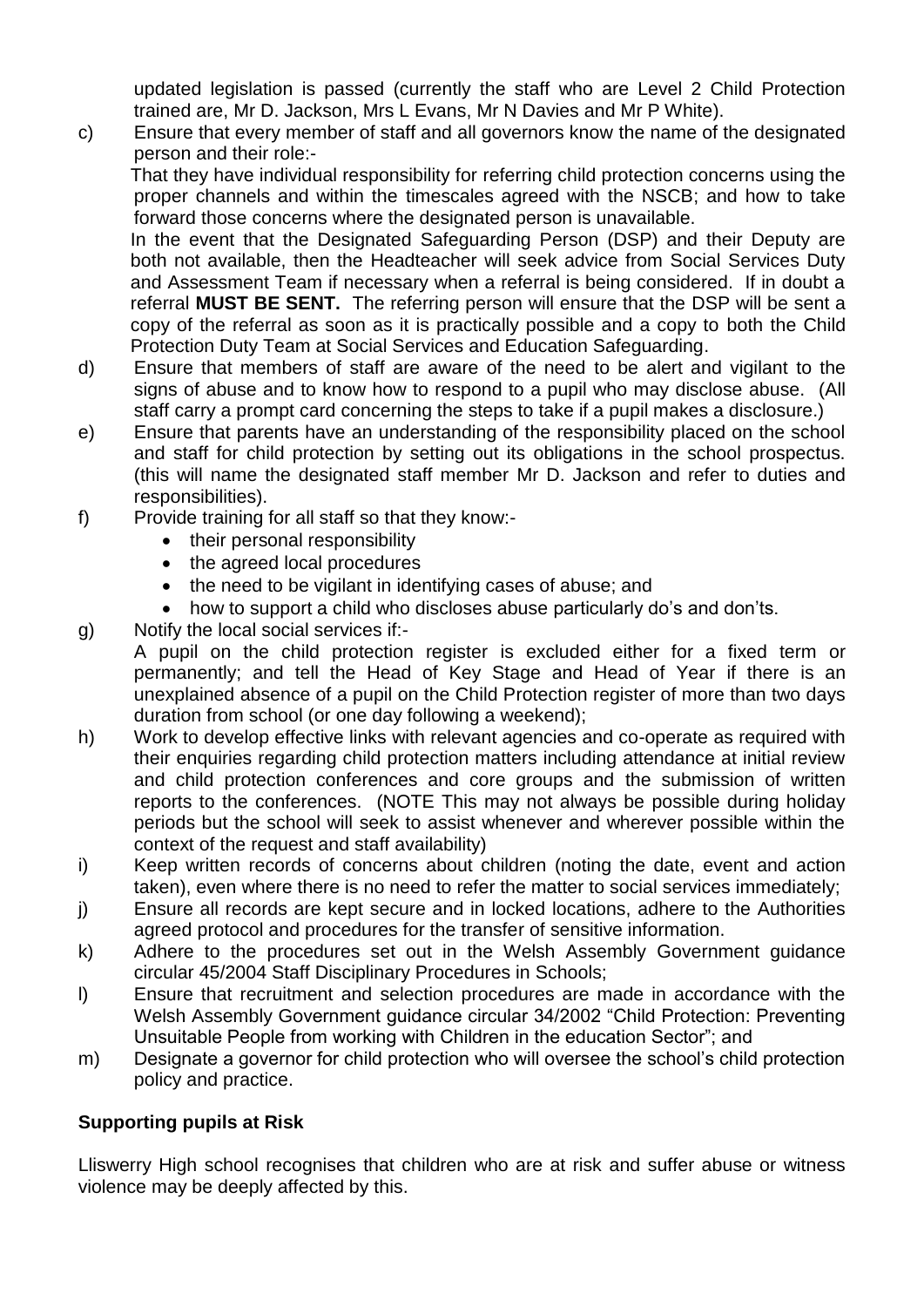It may be that the school is the only stable, secure and predictable element in the lives of children at risk. Nevertheless, when at school their behaviour may be challenging and defiant or they may be withdrawn.

At Lliswerry we will endeavour to support the pupil through:-

- a) The content of the curriculum to encourage self-esteem and self-motivation;
- b) The school ethos which:
	- i. Promotes a positive, supportive and secure environment; and
	- ii. Give pupils a sense of being valued and belonging.
- c) The school's Behaviour for Learning Policy is aimed at supporting all pupils. All staffs agree on a consistent approach which focuses on the behaviour of the offence committed by the child but does not damage the pupils' self–esteem. The school will endeavour to ensure that the pupil knows that some behaviour is unacceptable but that the pupil is valued and not to be blamed for any abuse which has occurred.
- d) Liaison with other agencies who support the student such as Social Services, Child and Adolescent Mental Health Services (CAMHS), the Educational Psychology Service, Behaviour Support Services, Educational Welfare services and in Newport services such as Youth Offending Team (YOT), Preventative Services Group (PSG) and Early Intervention Team.
- e) Keeping records and notifying Social Services as soon as there is a recurrence of concern.

When a pupil on the child protection register leaves, the school will transfer information to the new school immediately and inform Social Services.

### **Operation Encompass**

- a) Operation Encompass is a police and education early information sharing partnership, enabling schools to offer immediate support for children and young people experiencing domestic abuse. Information is shared by the police with the school's safeguarding lead prior to the start of the next school day after officers have attended a domestic abuse incident. This enables appropriate support to be put in place, dependent upon the needs and wishes of the child.
- b) Children experiencing domestic abuse are negatively impacted by this exposure; domestic abuse has been identified as an Adverse Childhood Experience and can lead to emotional, physical and psychological harm. Operation Encompass aims to mitigate this harm by enabling immediate support for the child to be put in place by school staff.

#### **Behaviour**

This school has a behaviour policy which clear states our values and expectations. This is a separate policy which is reviewed on a regular basis by the Governing Body and is placed in the staff handbook and can be viewed from the school website.

# **Bullying**

Our policy on bullying is set out in the appropriate section of the staff handbook and is reviewed annually by the governing body, including any amendments or additions as advised by the Welsh Government.

#### **Physical Intervention**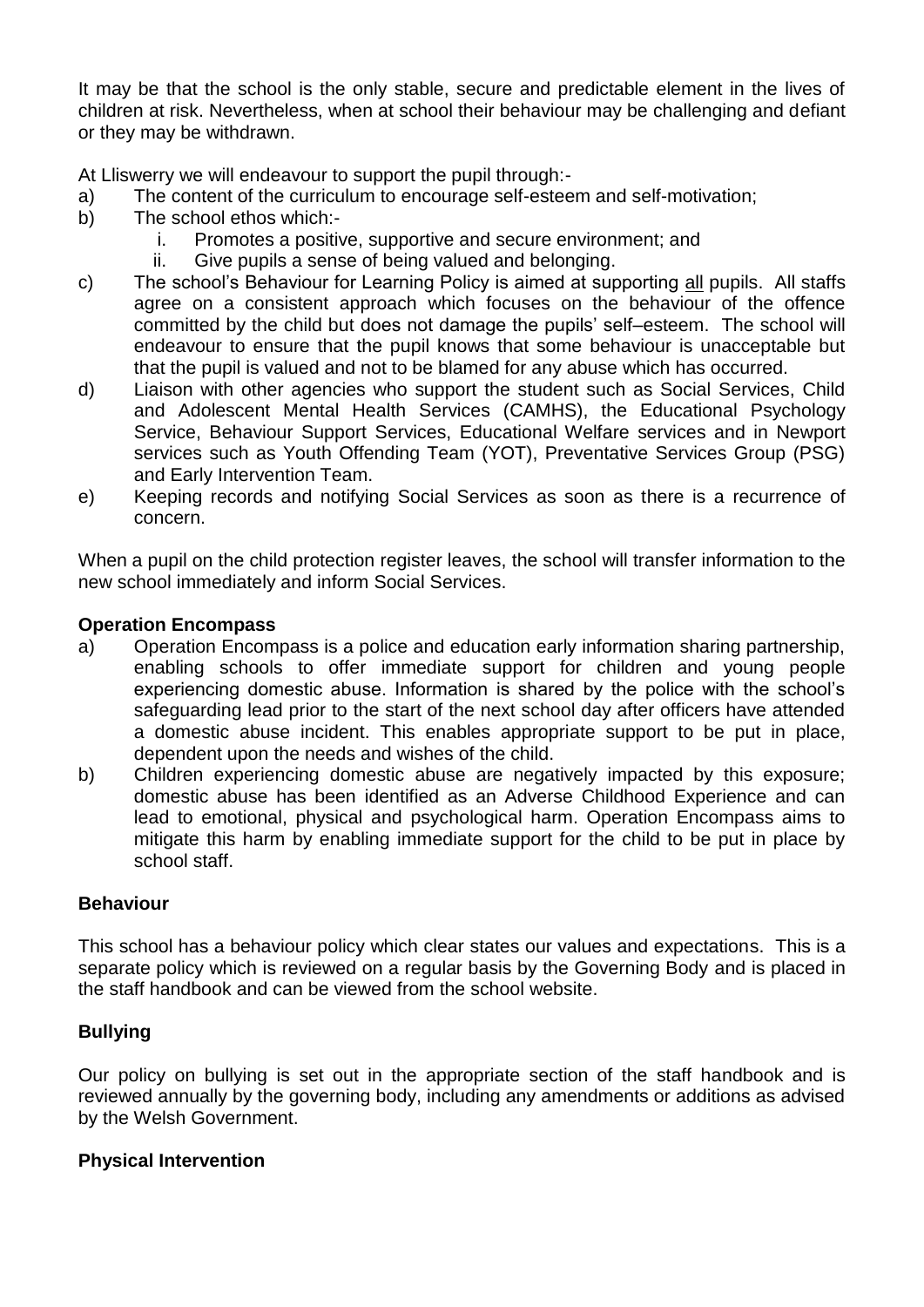The school policy on physical intervention is set out in the staff handbook and is reviewed annually by the governing body.

# **Children with Statements of Special Educational Needs**

On balance we recognise that children with behavioural difficulties and disabilities are most vulnerable to abuse. School staff who deal with children with profound and multiple disabilities, sensory impairment and or emotional/ behavioural problems need to be particularly sensitive to signs of abuse.

This policy reflects and implements guidance as given by the Welsh Government: Safeguarding Children in Education 005/2008.

# **Lliswerry High School Pupils Studying at Other Centres/Schools**

Pupils on the collaboration courses at other schools/colleges within Newport City will be covered by the policy in that centre regarding CP issues. All educational establishments in the City of Newport have CP policies.

# **Radicalisation**

The school is aware of its responsibilities (under Section 26 of the Counter Terrorism and Security Act 2015 and the *Prevent* Duty Guidance) to safeguard pupils at risk of radicalisation. The school does this by:

- Providing a safe environment for pupils to talk about issues that may concern them, including sensitive topics such as terrorism and extremist ideology.
- Identifying and risk assessing individuals who may be drawn into terrorism, violent or non-violent extremism.
- Knowing how to complete a Channel referral and how to seek support for the child/young person
- Ensuring all staff receive appropriate training and have the knowledge and confidence to identify pupils at risk of being drawn into terrorism and extremism and challenge extremist ideas.
- Ensuring children are safe from terrorist and extremist material when accessing the internet in school, including having in place appropriate levels of filtering.

# **Mandatory reporting of FGM**

The school is aware of its duty to report known cases of FGM to the police (*section 74 of the Serious Crime Act 2015).* Where staff *suspect* FGM may have been carried out or think a girl *may be at risk* then the school will follow existing safeguarding procedures in these cases.

# **Lliswerry High School Guidance note for Parents regarding Pupil Wellbeing.**

Parents and Cares should be aware that Lliswerry High School has a responsibility and duty of care to all its pupils. This responsibility requires that the school:-

- Will have a child protection policy and procedures.
- Will make parents or carers aware of its policy through the school prospectus, school website or through other written/electronic media. This may require the school to refer the child to statutory child welfare agencies if we believe the child or other children may be at risk of significant harm, neglect or abuse.
- Will endeavour to work with parents or carers regarding the welfare of their child and remain impartial if their child is being or has been referred.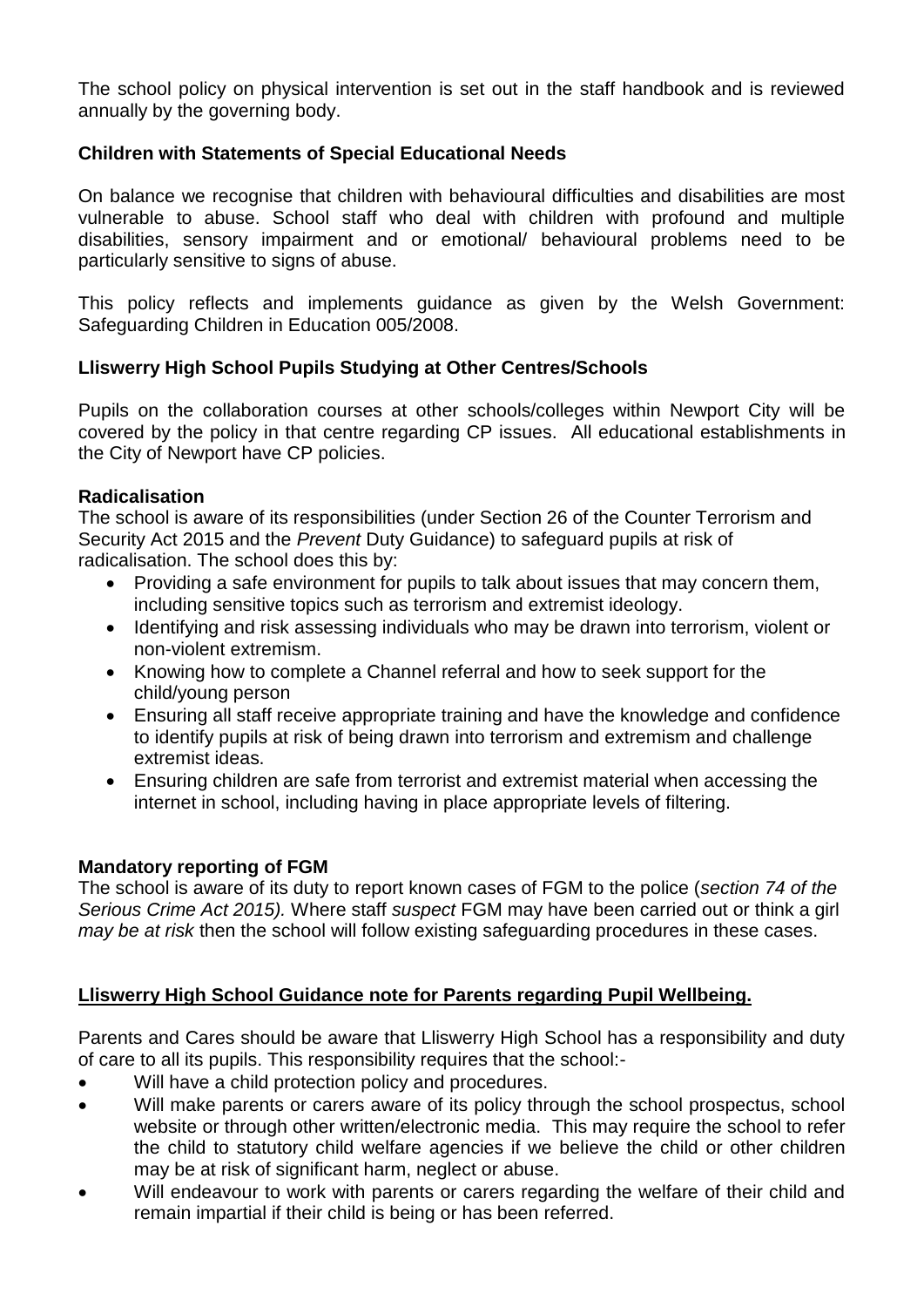- Should help parents or carers understand that if a referral is made to social services or the police, it has been made in the best interests of the child and that the school will be involved in any child protection enquiry or police investigation in relation to their child's welfare and educational progress; and
- Will keep the parents or carers informed of the welfare and educational progress of their child wherever it is in the child's interest to do so.

Where the school has a concern about a child they will attempt to discuss this with the family, and where possible seek their agreement in making a referral. Please remember this will only be done where such a discussion does not place the child at an increased risk of significant harm.

The designated safeguarding person will clarify with these statutory agencies as to when, how and by whom, the parents or carers will be told about any referral. They should also seek advice from these agencies as to whether the child should be told of the process.

Lliswerry High School recognises that caring for children can be challenging, demanding and at times unrewarding. If you are struggling to cope you may need to ask for help and support to protect and care for your child.

In school you can contact the Head of Key Stage, the Head of Year or the Assistant Head responsible for Welfare, Mr d. Jackson. You can also seek help from our Learning Support Centre Officer Mr. White, the school's "Families First" Youth worker, our counsellor or other external agencies such as Preventions. In any case you can always contact the school Educational Welfare Officer, Mrs Michelle Miles.

The following ideas/thoughts may be helpful:-

- Make time to talk and listen to your child
- Familiarise yourself with your child's friends and their routines
- Be alert to and sensitive about changes in behaviour
- Teach your child to feel confident to refuse to do anything they feel is wrong
- Be aware of your child's use of the internet and mobile phone to ensure they don't place themselves or their friends at risk.

#### **DEFINITIONS OF CHILD ABUSE**

#### **Neglect**

The persistent or severe neglect of a child (for example, by exposure to any kind of danger, including cold and starvation) which could result in serious impairment of the child's health or development including failure to thrive.

#### Physical Abuse

Physical injury to a child, where there is definite knowledge or a reasonable suspicion, that the injury was inflicted or knowingly not prevented.

#### Sexual Abuse

The involvement of children and adolescents in sexual activities to violate the social taboos of family roles.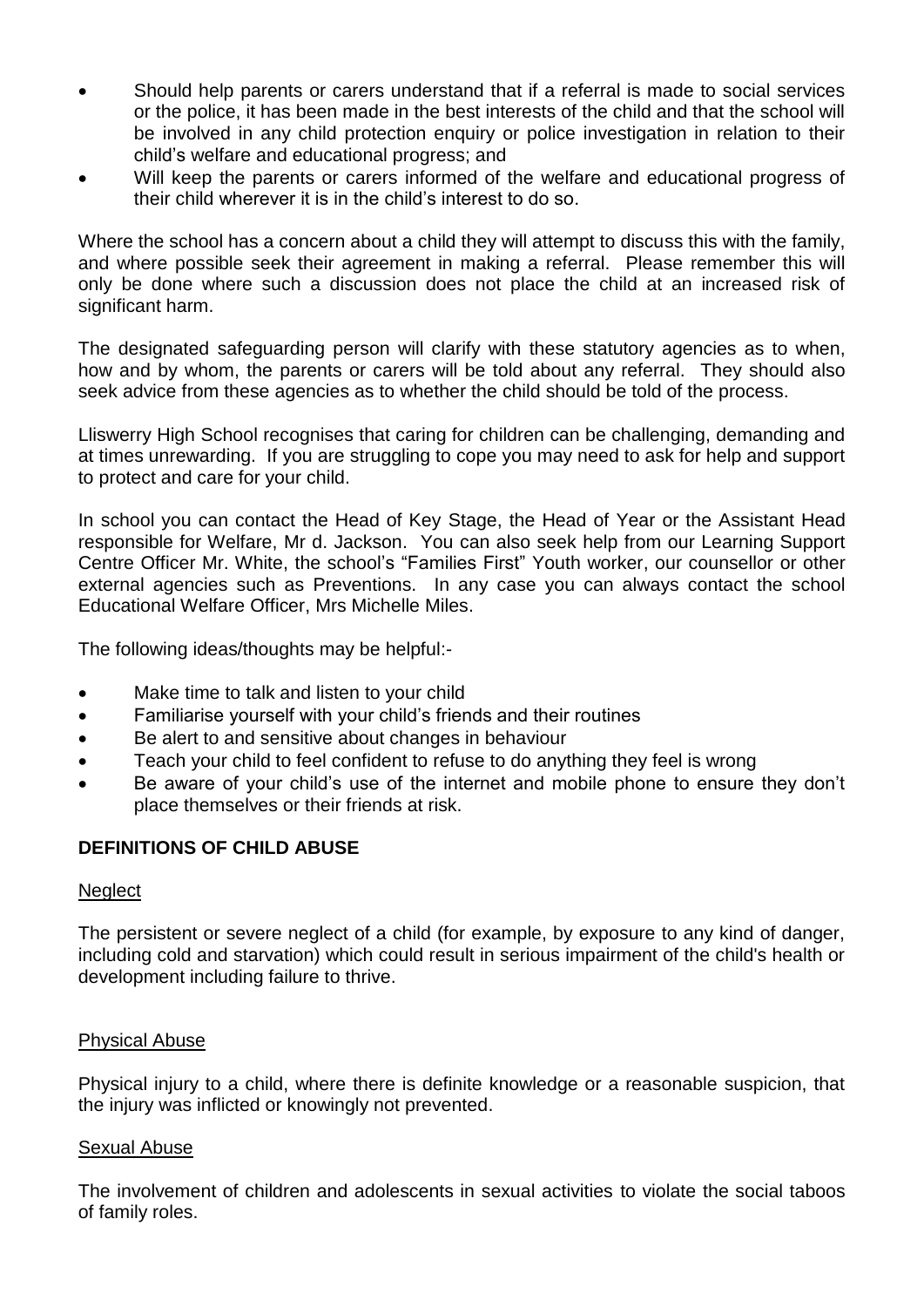#### Emotional Abuse

The severe adverse effect on the behaviour or emotional development of a child by persistent or severe emotional ill-treatment or rejection. (All abuse involves some emotional ill-treatment -this category should be used only where it is the main or sole form of abuse)

Children whose situations do not currently fit the above categories, but where social and medical assessments indicate that they are at significant risk of abuse (these could include situations where another child in the household has been harmed or the household contains a known abuser) are a grave concern. Close monitoring should be maintained and appropriate actions taken if necessary.

#### **INFORMATION FOR ALL STAFF**

What to do if a child tells you they have been abused.

Where the allegation is against a member of staff you should refer to authority's guidance which takes into account the Welsh Assembly Government's guidance circular 45/2004.

The staff can also find guidance in raising concerns via the N.C.C. Whistle Blowing Policy and Procedures these can be accessed by contacting the Civic Centre 01633-656 656 and asking to speak to Human Resources Department.

If an allegation of abuse is made against a member of staff this must be reported to the Head Teacher. If the concern is about the Head Teacher this must be reported to the Chair of Governors. If in doubt you can contact the Authority's CPO for guidance and advice.

A child may confide in any member of staff and may not always go to a member of the teaching staff. Staff to whom an allegation is made should remember:-

- Yours is a listening role, do not interrupt the child when they are freely recalling events. Limit any questions to clarifying your understanding of what the child is saying. Any questions should be framed in an open manner so not to lead the child;
- Using the Safeguarding section of Class Charts log your concerns and report orally to the school's **Designated Safeguarding Person or their Deputy** in their absence immediately to inform them of what has been disclosed. In the unlikelihood of both being absent seek out the most senior person in the school (if in doubt you can always contact the Authority's Child Protection Officer).
- Make a note of the discussion, as soon as is reasonably practical (but within 24 hours) to pass on to the school's designated person for child protection. The note which should be clear in its use of terminology should record the time, date, place, and people who were present and should record the child's answers/responses in exactly the way they were said as far as possible. This note will in most case be the only written record of what has been disclosed and as it being the initial contact an important one in the child protection process. Remember, your note of the discussion may be used in any subsequent formal investigation and or court proceedings. It is advised that you retain a copy in a safe place;
- Do not give undertakings of absolute confidentiality (see note following this section for more details). You will need to express this in age related ways to the child as soon as appropriately possible during the disclosure. This may result in the child 'clamming up' and not completing the disclosure, but you will still be required to share the fact that they have a shared a concern with you to the designated person. Often what is initially shared is the tip of an iceberg;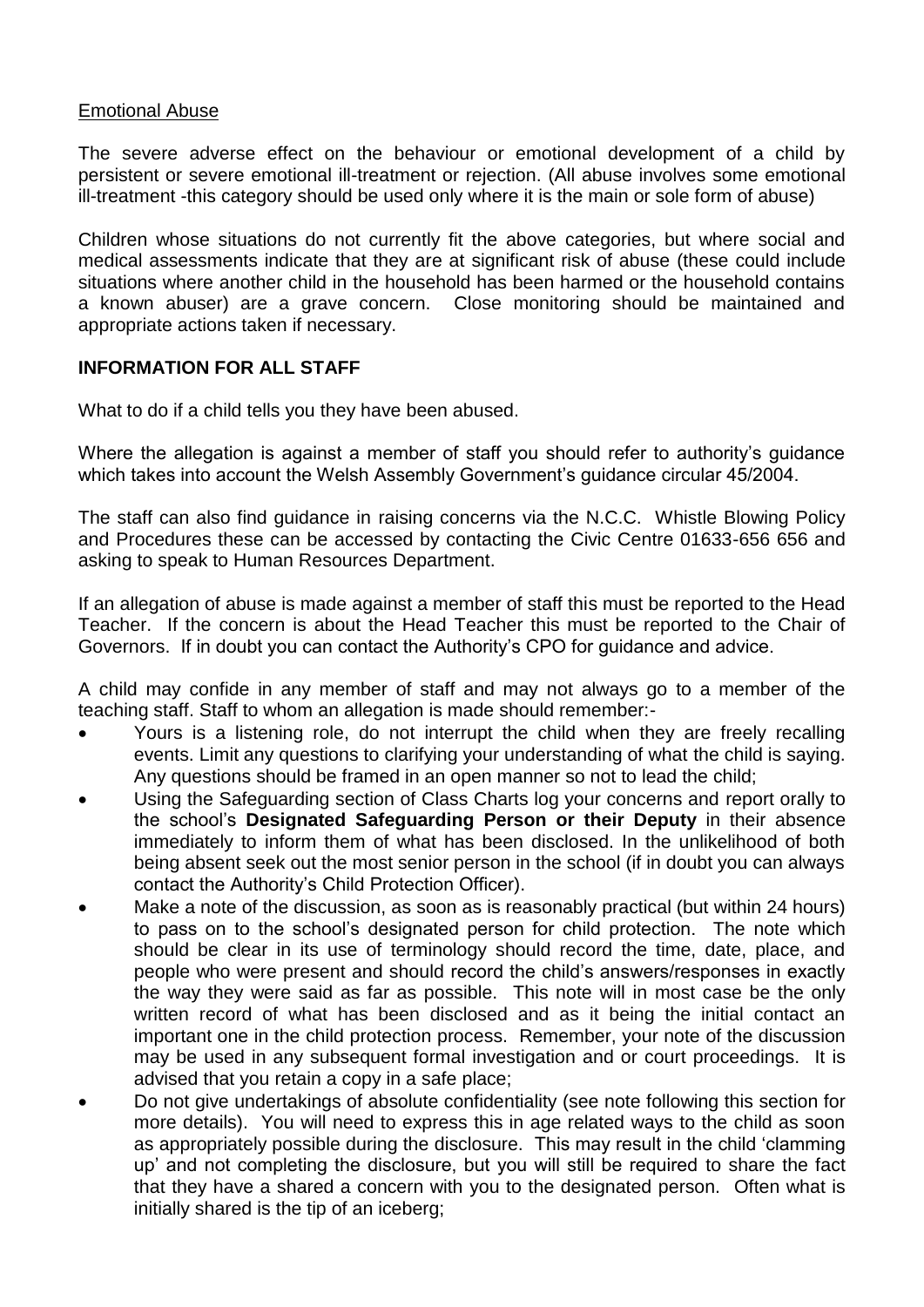• Your responsibility in terms of referring concerns ends at this point, but you may have a future role in terms of supporting or monitoring the child, contributing to an assessment or implementing child protection plans. You can ask the designated person for an update but they are restricted by procedures and confidentiality and may be limited in their response. The level of feedback will be on a need to know, but whatever is shared is strictly confidential and not for general consumption with others.

# **Confidentiality**

The school and staff are fully aware of confidentiality issues if a child divulges that they are or have been abused. A child may only feel confident to confide in a member of staff if they feel that the information will not be divulged to anyone else. However, education staff (**that is all staff at this school**) have a professional responsibility to share relevant information about the protection of children with the designated statutory agencies when a child is experiencing child welfare concerns.

It is important that each member of staff deals with this sensitively and explains to the child that they **must** inform the appropriate people who can help the child, but they will only tell those who need to know in order to be able to help. Staff should reassure the child and tell them that their situation will not be common knowledge within the school, (i.e. not discussed with other staff). Staff need to be aware that it may well have taken significant courage on the part of the child to disclose the information and they may also be experiencing conflicting emotions, involving feelings of guilt, embarrassment, disloyalty (if the abuser is someone close) and hurt.

# **Training**

The school will be cognisant of national and local training requirements and guidance, which will include Newport Safeguarding Children Board's (NSCB) guidance, advice and training opportunities.

The school will ensure that the Designated Safeguarding Person (DSP) and Deputy DSP will have received initial training when starting their role and continued professional updates as required. Specific updates as suggested by national and local requirements will be central to the DSP's development. The designated deputy will be initially supported by the designated person and consideration for joint opportunities for training with the designated person will be considered.

All staff will be regularly updated during the year as appropriate from the designated person, but will receive specific awareness raising training within a 2-3 year period.

It will be a recommendation that the governing body also receive awareness raising training and the nominated governor will be offered opportunities for more specific training.

Last CP Training for Staff was done on 5<sup>th</sup> November 2019 Next CP Training for Staff is due on or before 5<sup>th</sup> November 2022 Last Training (Level 2) for DSP was  $14<sup>th</sup>$  October 2020 Deputies Mrs I. Evans was  $21<sup>st</sup>$ November 2018 and Mr Paul White 27<sup>th</sup> June 2018.

**The designated person** for safeguarding at this school is:- **Mr D Jackson**

**The deputy designated** persons for safeguarding at this school are:- **Mrs L. Evans and Mr. P. White**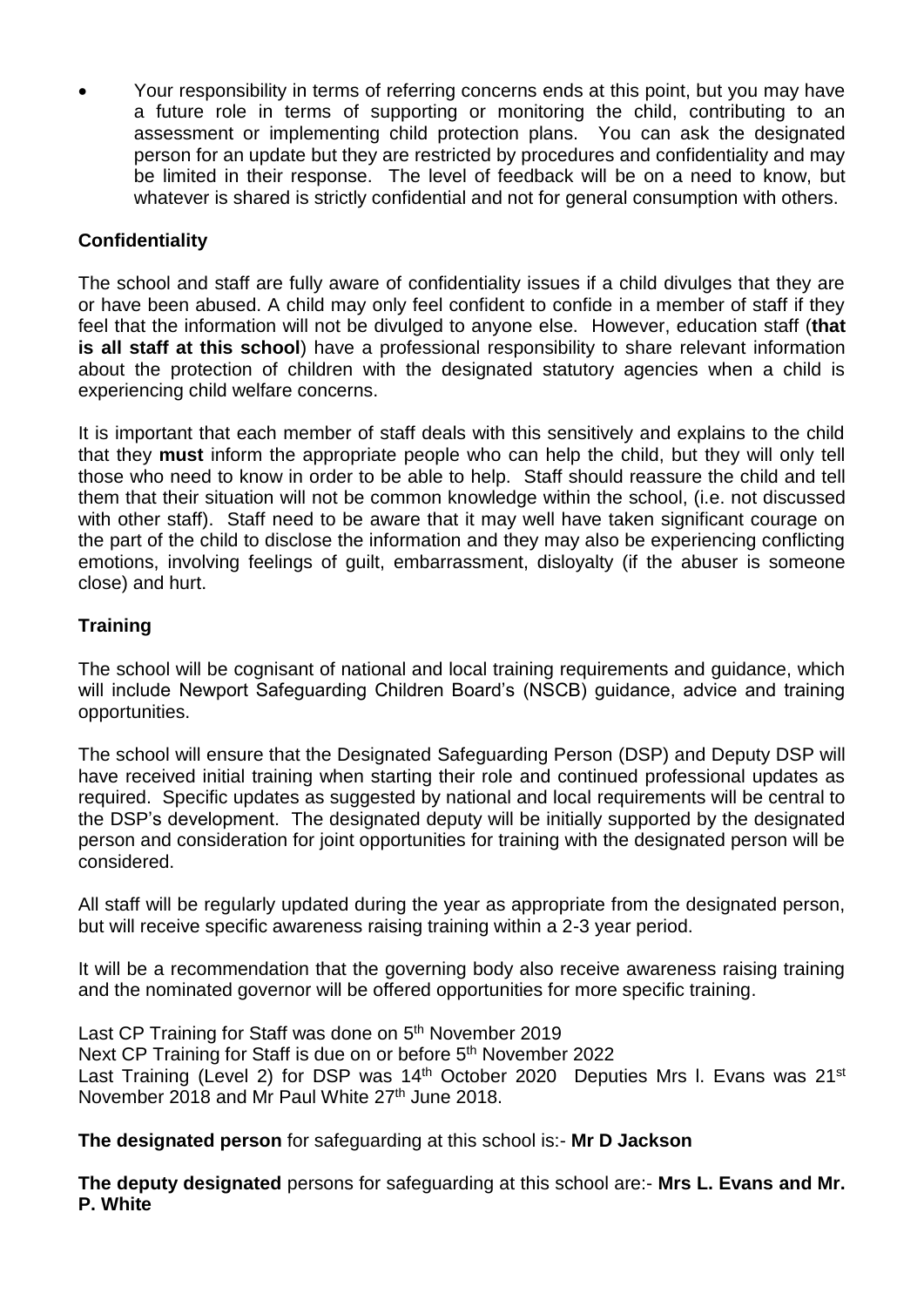# **The nominated governor** for safeguarding at this school is:- **Mrs E Ford**

# **The Authority's Child Protection Officer** is:- **Mrs Nicola Davies** and can be contacted by:-

Phone 01633 656656

**Social Services** can be contacted as follows:-

#### **Phone 01633 851423**

When making a referral this needs to be e-mailed to both:- [children.duty@newport.gov.uk;](mailto:children.duty@newport.gov.uk) Education.Safeguarding@newport.gov.uk This will then go to the Social Service Duty and Assessment Team and you will receive an e-mail acknowledgement.

#### **Remember a copy of the referral must be sent to the DSP.**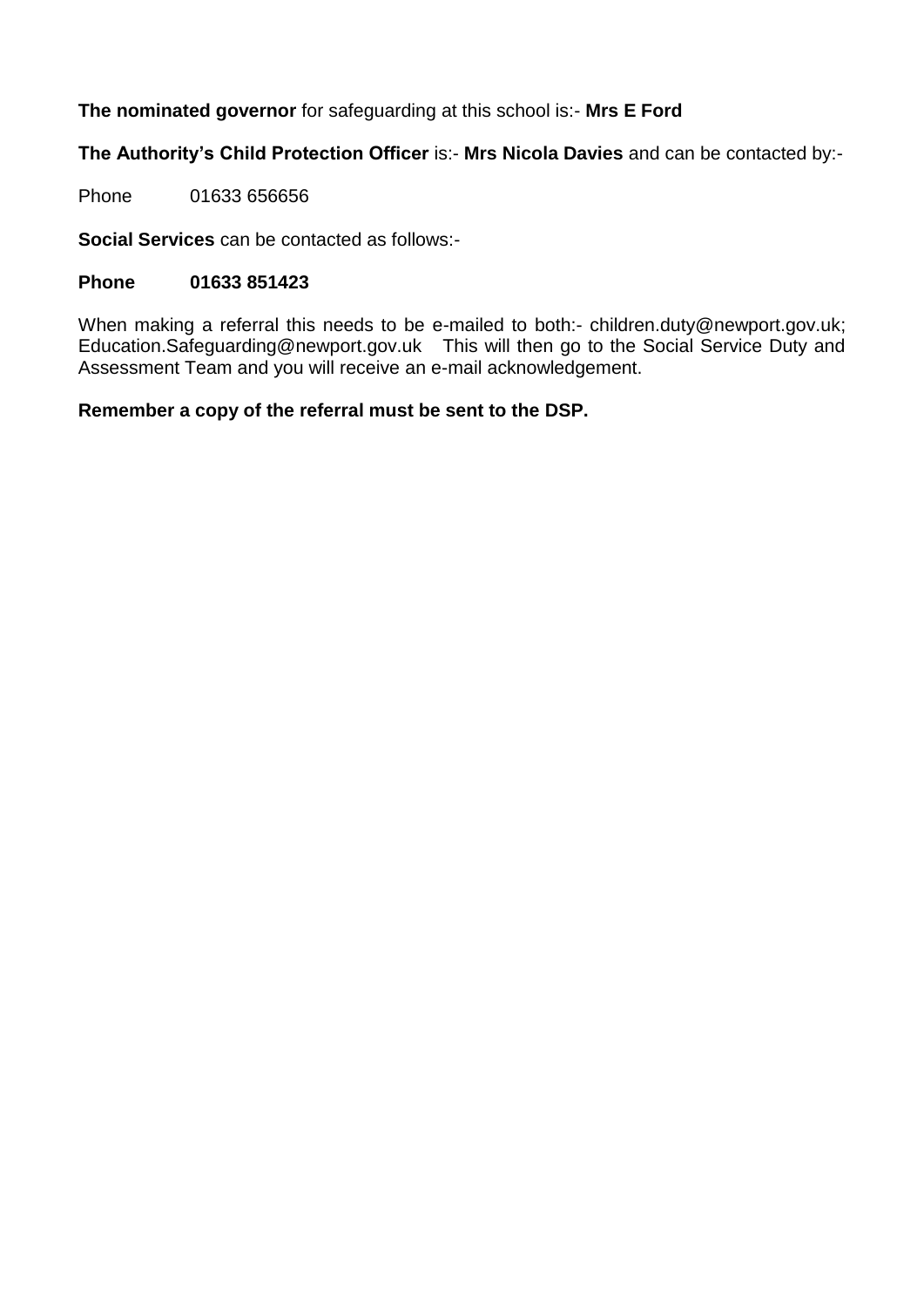# Appendix 1:

# **Covid 19 safeguarding/child protection policy annex: to be read in conjunction with the school's safeguarding/child protection policy.**

# **Duty to Report Safeguarding Issues: Information for staff and volunteers during COVID 19 (school closure/partial closure)**

Whether learners are at home or in the classroom, safeguarding and the welfare of learners is paramount and takes precedence over all other considerations. At all times practitioners should continue to follow the school or setting's safeguarding policies. All issues relating to online safeguarding should be dealt with in the same way as face-to-face teaching or interactions.

The Social Services and Well-being (Wales) Act 2014 specifies the *duty* placed on practitioners and partners (under s.162 of the Act) to report both adults and children where they have reasonable cause to suspect the criteria regarding risk of harm is met.

A referral *must* be made whenever a professional has concerns about a child under the age

of 18 years.

# **Remote learning and safeguarding**

Please refer to the Blended Learning for Deep Learning and Rapid Progress Policy for further information about safeguarding learners during live support lessons.

# **Working with other agencies/information sharing**

As part of the Council's response to COVID 19 we will work with Children's Services and other partners to support vulnerable learners. If schools have to return to a situation of remote learning, then children identified on the school's 'vulnerable learner list' will be contacted regularly by the school. Other relevant agencies involved will be notified where contact cannot be made or if concerns arise. The school will continue to participate in all relevant multi-agency meetings in order to safeguard children and young people.

# **Vulnerable Learners list/Contact Records (during periods of school closures)**

The list of vulnerable learners may change regularly; for example, in response to an Encompass alert received by the school. As a school we will:

- a) Review the list on a regular basis
- b) Keep in regular contact with all vulnerable learners
- c) Liaise with the school's EWO and other relevant practitioners where we are unable to make contact with vulnerable learners/families
- d) Keep a record of all communication with learners and families

# **Local procedures during this time**

Newport's Safeguarding Hub will continue to respond to referrals that indicate that a child/young person is **at risk of harm.** This is defined as:

• A child/young person who has disclosed that they have been physically harmed resulting in an injury or bruising